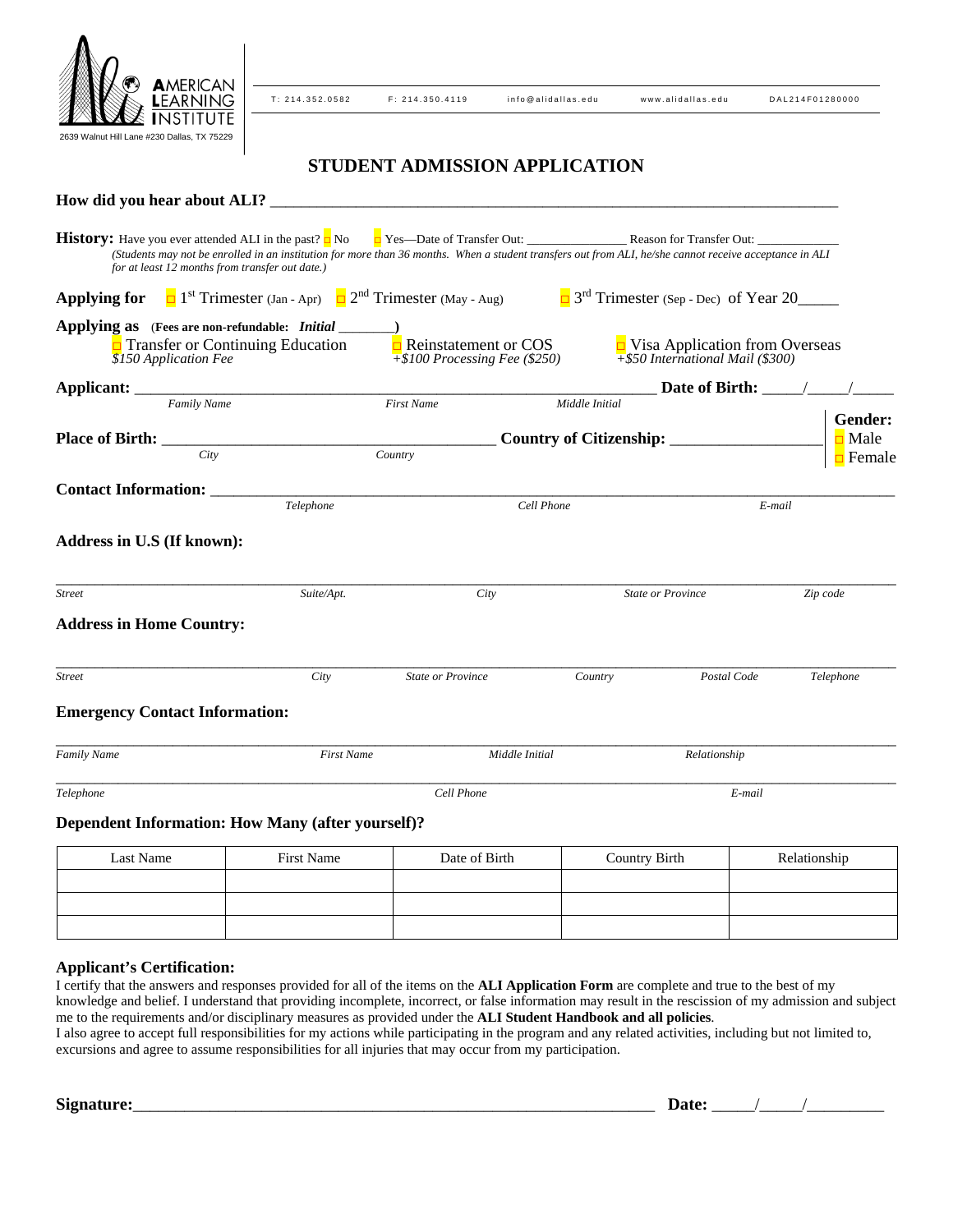

## **CANCELLATION AND REFUND POLICY**

- A. CANCELLATION
- 1. REJECTION OF APPLICANT: If an applicant is rejected for enrollment, or if a prospective student has his/her Visa application rejected, a full refund of all monies paid, less non-refundable charges, will be made.
- 2. PROGRAM CANCELLATION: If ALI cancels a program subsequent to a student's enrollment, ALI will refund all monies paid by the student.
- 3. CANCELLATION PRIOR TO THE START OF CLASS OR NO SHOW:

Except under the circumstance identified in **Section (4)**, below, if an applicant accepted by the institution cancels prior to the start of scheduled classes or never attends class (no show), the institution will refund all monies paid or incurred by ALI, less non-refundable charges.

4. CANCELLATION PRIOR TO THE START OF CLASS OR NO SHOW:

If an applicant accepted by ALI enters the United States on an I-20 obtained through the institution and **subsequently** cancels prior to the start of scheduled classes or never attends class (no show), the institution may retain all the tuition charges for up to **six weeks** of the first term, and a maximum total of **\$500** identified non-refundable charges.

- B. WITHDRAWAL OR TERMINATION AFTER START OF CLASS
- 1. PRORATED REFUNDS WILL BE CALCULATED ON A WEEKLY BASIS

When determining the number of weeks, the institution will **consider** a partial week the same as if a whole week were completed, provided the student was present at least one day during the scheduled week.

- 2. **FIRST** TERM/SESSION AFTER THE CLASS START DATE For students whose last day of attendance occurs at any point in the first four weeks, the institution may retain the charges applicable to the first **four weeks**. For students whose last day of attendance occurs after the first four weeks but before or at the midpoint of the term/session, the institution may retain a **prorated** amount of tuition. For students whose last day of attendance occurs after the midpoint, the institution may retain **all of the charges** for that term.
- 3. **SUBSEQUENT** TERMS/SESSIONS AFTER THE START DATE For students who have completed the first term/session at ALI but whose last day of attendance occurs before or at the midpoint of any subsequent term/session, the institution may retain a **prorated** amount of tuition up to the midpoint. For students whose last day of attendance occurs after the midpoint of any subsequent session, the institution may retain **all of the tuition** for that term/session.
- C. REFUND DUE DATES

If an applicant never attends class (no-show) or cancels prior to the class start date, all refunds due will be made within **forty-five (45) calendar days** of the first scheduled day of class or the date of cancellation, whichever is earlier.

For an enrolled student, the refund due will be calculated using the last date of attendance (LDA) and be paid within **forty-five (45) calendar days** from the documented date of determination. The date of determination is the date the student gives written notice of withdrawal to the institution or the date the institution terminates the student due to the student's failure to adhere to the institution's attendance, conduct, or student progress policy.

## **STUDENT'S ACKNOWLEDGMENTS**

1. If accepted, I will comply with laws, regulations, and rules of federal, state, and local governments.

- 2. If accepted, I will comply with rules and regulations of American Learning Institute.
- 3. ALI has provided me a copy of or has informed me that a Student Handbook is available for my review at ALIDallas.com.

3. I certify that: (a) I understand the cancellation and refund policy, (b) I have made true and correct statements, (c) All information provided is accurate and no material omission has taken place, (d) All materials provided herewith are accurate and a true copy of the original (if not an original), and (e) ALI will rely on information provided herewith and any misrepresentation or material omission would make me ineligible, cancellable, dismissible, or terminate-able from ALI

Student's Signature:

| Date: |  |  |  |
|-------|--|--|--|
|-------|--|--|--|